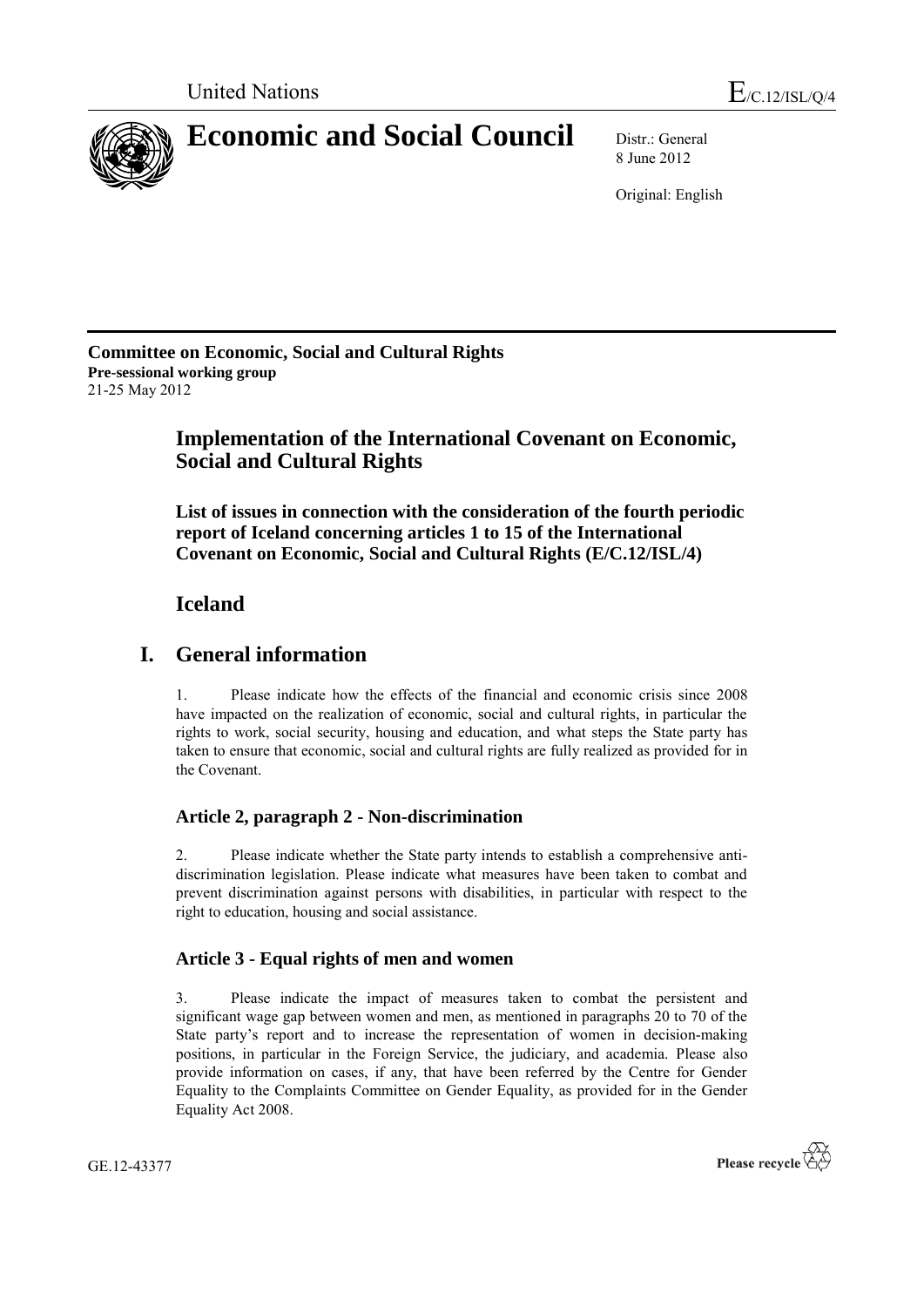# **II. Issues relating to the specific provisions of the Covenant (arts. 6-15)**

#### **Article 6 - The right to work**

4. Please clarify whether steps are foreseen to ensure that temporary work permits are issued for a specific type of work/remunerated activity and specific time, rather than with a specific employer. Please also clarify whether an employee alone may bring an appeal against decisions by the Directorate of Labour on applications for temporary permits or revocations of such permits.

#### **Article 7 - The right to just and favourable conditions of work**

5. Please clarify whether the State party has introduced a national minimum wage, and, if so, indicate whether it applies to migrant workers.

#### **Article 8 - Trade union rights**

6. Please provide information on measures taken to improve the existing procedures for collective bargaining, with the aim to promote free and voluntary collective bargaining and to ensure that compulsory arbitration is avoided.

#### **Article 9 - The right to social security**

7. Please provide information on social benefits programmes since 2007 aimed at families in poverty, including single-headed families, as well as on guarantees in place to ensure that benefit levels provide an adequate standard of living for such families.

#### **Article 10 - Protection of the family, mothers and children**

8. Please clarify why, in 2005, the Committee on Penal Issues ruled there were not sufficient grounds for adopting a special criminal provision on domestic violence. Please provide information on the implementation and the impact measured of the action plan on domestic violence 2006-2011. Please specify whether this action plan has focused on the provision of adequate medical and legal services and assistance to victims. Please indicate whether the State party has developed national public information campaigns and stimulated broader public discussion with the aim to address attitudes and stereotypes leading to violence against women. Please also indicate which measures are being taken to reach out to immigrant women and inform them of their rights in the context of domestic violence.

9. Please provide information on steps taken by the State party to ensure that cases of sexual abuse of children are investigated, and that perpetrators are prosecuted. Please also provide information on measures taken aimed at prevention of sexual abuse of children. .

10. Please indicate which steps are being taken to combat trafficking in human beings, and clarify whether a national plan of action has been adopted. Please indicate whether measures have been taken to adopt specific training and sensitization programmes for law enforcement personnel and border guards, as well as public awareness-raising campaigns on trafficking in human beings.